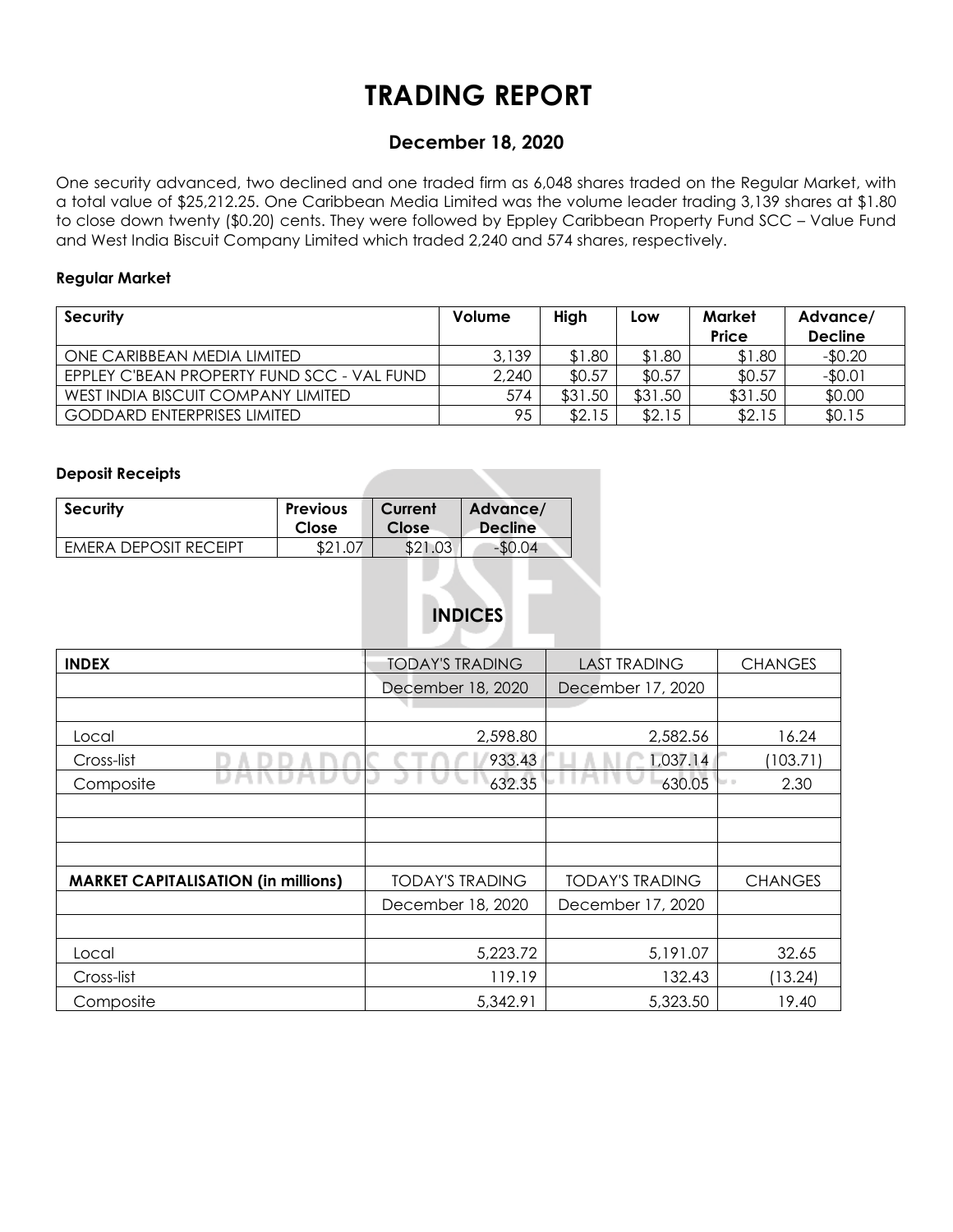### **MUTUAL FUNDS**

| <b>December 18, 2020</b>                   |                                                                                          |   |            |              |            |                             |
|--------------------------------------------|------------------------------------------------------------------------------------------|---|------------|--------------|------------|-----------------------------|
| <b>ENDED</b>                               | <b>NAME OF FUND</b>                                                                      |   | <b>NAV</b> | <b>OFFER</b> | <b>BID</b> | <b>NAV</b><br><b>CHANGE</b> |
| 11-Dec-20                                  | REPUBLIC CAPITAL GROWTH FUND                                                             | W | 1.1842     |              |            | 0.0221                      |
| 11-Dec-20                                  | REPUBLIC INCOME FUND                                                                     | W | 1.2480     |              |            | 0.0018                      |
| 11-Dec-20                                  | REPUBLIC PROPERTY FUND                                                                   | W | 0.6757     |              |            | 0.0017                      |
| 11-Dec-20                                  | FORTRESS CARIBBEAN GROWTH FUND                                                           | W | 6.1634     | 6.1634       | 6.1634     | $-0.0083$                   |
| 11-Dec-20                                  | FORTRESS HIGH INTEREST FUND - ACC.                                                       | W | 2.0933     |              |            | 0.0013                      |
| 11-Dec-20                                  | FORTRESS HIGH INTEREST FUND - DIST.                                                      | W | 1.0190     |              |            | 0.0006                      |
| 30-Nov-20                                  | ROYAL FIDELITY SELECT BALANCED FUND                                                      | m | 5.4327     | 5.4327       | 5.3240     | $-0.0242$                   |
| 30-Nov-20                                  | ROYAL FIDELITY STRATEGIC GROWTH FUND                                                     | m | 0.9826     | 0.9826       | 0.9629     | $-0.0109$                   |
| 30-Nov-20                                  | ROYAL FIDELITY PREMIUM INCOME FUND                                                       | m | 1.6267     | 1.6267       | 1.5942     | 0.0055                      |
| 11-Dec-20                                  | SAGICOR GLOBAL BALANCED FUND                                                             | W | 2.67       |              |            | 0.03                        |
| 11-Dec-20                                  | SAGICOR SELECT GROWTH FUND                                                               |   | 1.61       |              |            | 0.02                        |
| SAGICOR PREFERRED INCOME FUND<br>11-Dec-20 |                                                                                          | W | 0.99       |              |            | 0.01                        |
|                                            | * Indicates the Fund is currently ex-div   ^ Indicates the Fund values have been revised |   |            |              |            |                             |

NOTES: QUOTATIONS AND NET ASSET VALUE PER SHARE ARE SUPPLIED BY THE FUND MANAGEMENT. THE OFFERING PRICE INCLUDES NET ASSET VALUE PLUS ENTRY COSTS.

 $m =$  monthly valuation,  $q =$  quarterly valuation,  $w =$  weekly

# **BARBADOS STOCK EXCHANGE INC.**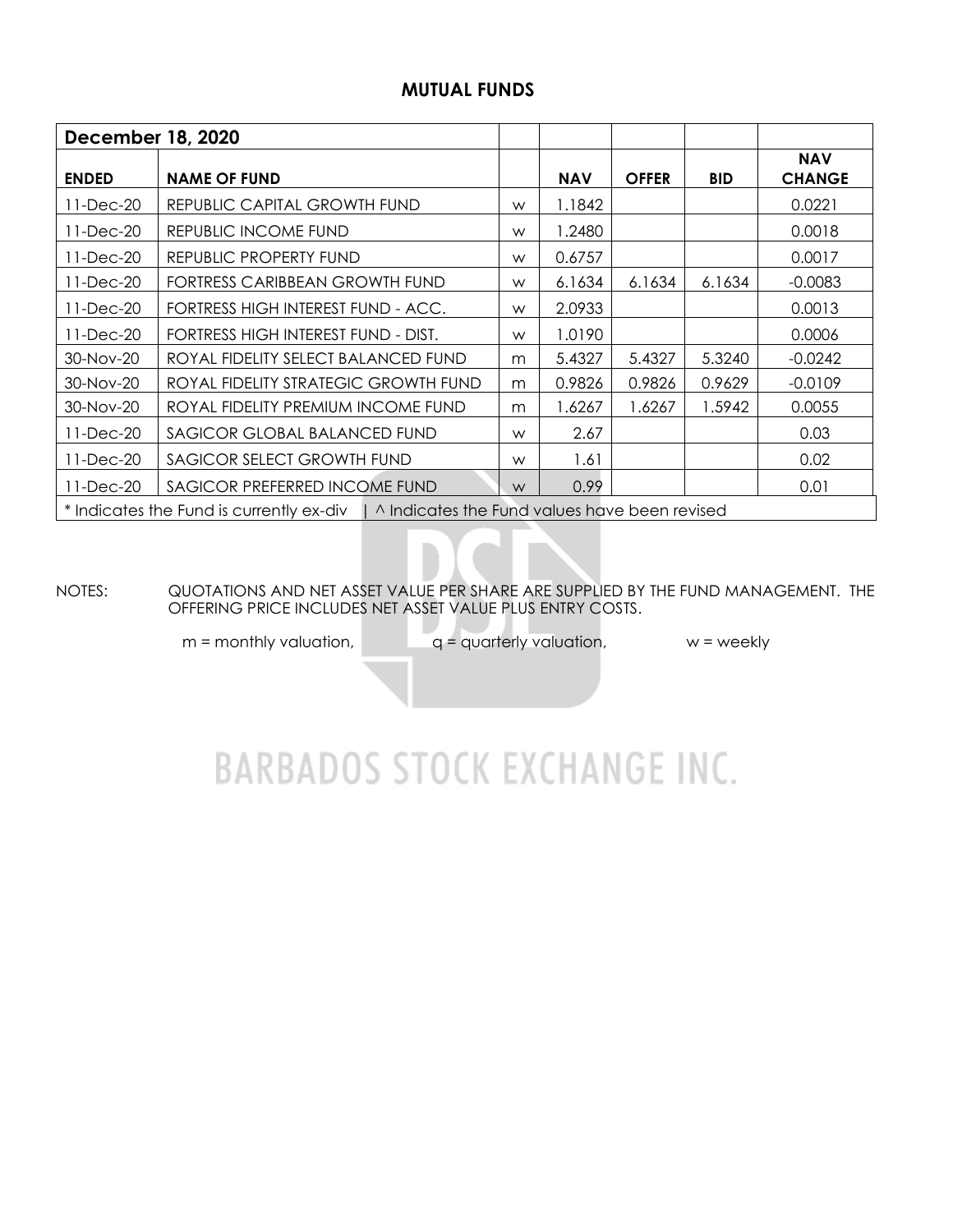#### **NEWS \*\*\*\*\*\*\*\*\*\*\*\*\*\*\*\*\*\*\*\*\*\*\*\*\*\*\*\*\*\*\*\*\***

#### **ANNUAL GENERAL MEETINGS**

West India Biscuit Company Limited - Directors have fixed January 7<sup>th</sup>, 2021 as the record date for the determination of shareholders entitled to receive notice of the Annual General Meeting of the Company which will be held on February 12<sup>th</sup>, 2021.

#### **DIVIDEND DECLARATIONS**

**West India Biscuit Company Limited** – Directors have declared a final dividend of seventy-five (\$0.75) cents per share to be paid on January 11<sup>th</sup>, 2021 to Shareholders on record at close of business on January 7<sup>th</sup>, 2021.

**Cave Shepherd and Company Limited** – Directors have declared a final dividend of five (\$0.05) cents per share to be paid on February 19th, 2021 to Shareholders on record at close of business on February 5th, 2021.

#### **BSE NOTICES**

#### **COVID-19 PROCEDURAL UPDATE**

In light of the ongoing COVID-19 contagion affecting the island, the Barbados Stock Exchange Inc. (BSE) and the Barbados Central Securities Depository Inc. (BCSDI) have been instituting several procedural changes.

Kindly note that effective May 18<sup>th</sup>, 2020, the BSE and BCSDI re-opened and has resumed normal office hours of 8:00 a.m. to 4:00 p.m. Please also note that we have implemented digital temperature checks for all persons entering the building. These checks are being conducted on both staff and clients alike by trained personnel.

While we acknowledge that every person with fever may not be COVID-19 positive and that some individuals may present without symptoms, please note that any person with a temperature reading of 100˚ F (37.8˚ C) or over will be denied entry to conduct business within our offices.

We wish to thank you in advance for your understanding and cooperation, however, we must emphasize that this is a necessary step for the protection of staff and clients alike.

#### **TRADING SUSPENSION**

The **Barbados Stock Exchange Inc. (BSE)** wishes to advise that due to non-compliance with **Section 4.01.3** and subject to **Section 3.01.5.(1)(b)** of the Rules of the Barbados Stock Exchange Inc. trading in the Common Shares of **Banks Holdings Limited** were suspended effective **December 10th, 2019**.

The **Barbados Stock Exchange Inc. (BSE)** wishes to advise that due to non-compliance with **Section 4.01.3** and subject to **Section 3.01.5.(1)(b)** of the Rules of the Barbados Stock Exchange Inc. trading in the Common Shares of **Barbados Dairy Industries Limited** were suspended effective **December 10th, 2019**.

The **Barbados Stock Exchange Inc. (BSE)** wishes to advise that to facilitate the closing of the Scheme of Arrangement effected by way of Section 99 of the Companies Act 1981 of Bermuda involving the transfer of all the issued and outstanding shares in **Sagicor Financial Corporation Limited** to **Alignvest Acquisition II**, it has suspended trading in the security **Sagicor Financial Corporation Limited**.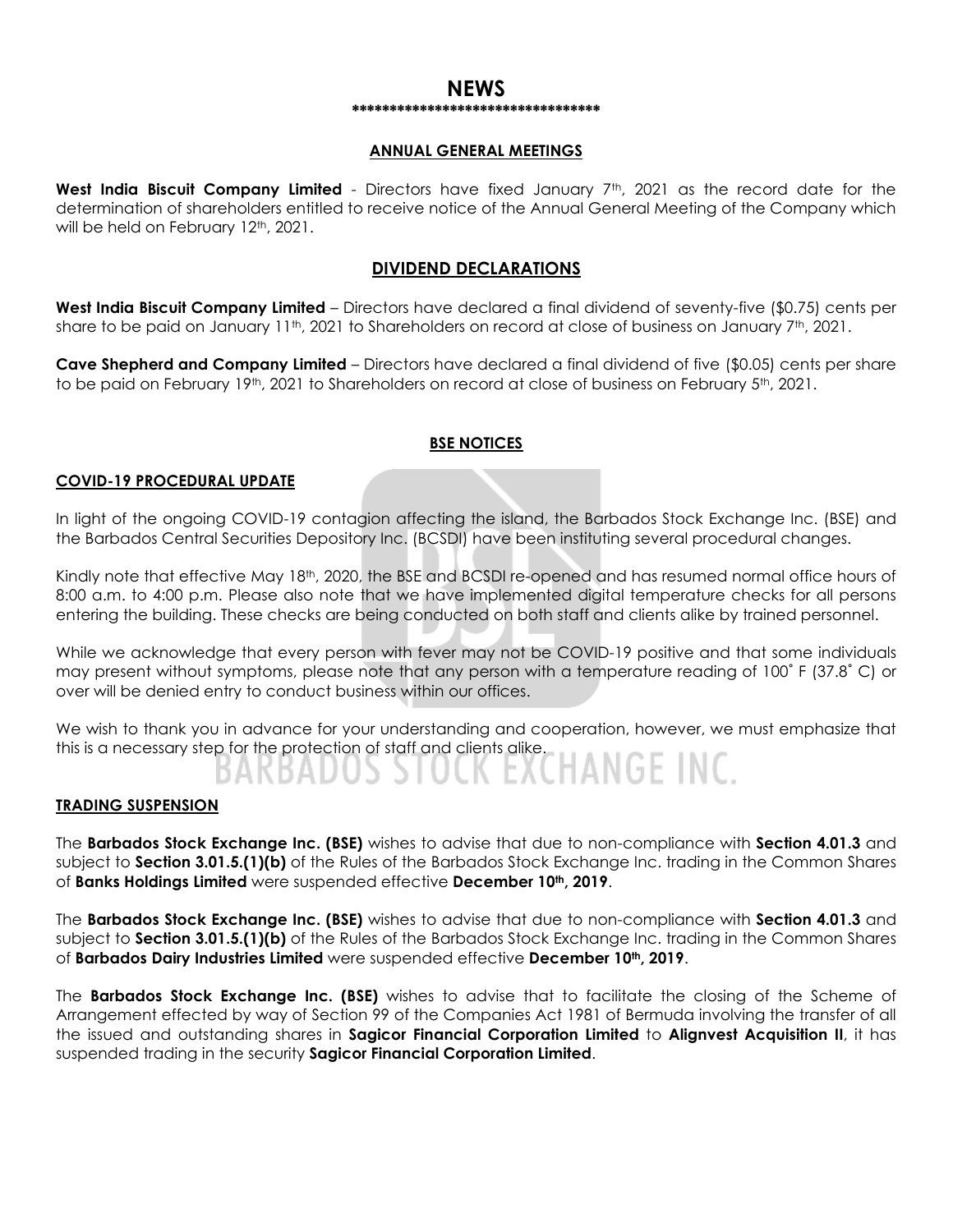| 8th Avenue Belleville, ST. MICHAEL. BARBADOS.<br>TEL:436-9871/72 FAX 429-8942 website: |                                  |        |         |         |               |                  |                        | www.bse.com.bb      |              |                           |                    |
|----------------------------------------------------------------------------------------|----------------------------------|--------|---------|---------|---------------|------------------|------------------------|---------------------|--------------|---------------------------|--------------------|
| <b>SHARE SUMMARY INFORMATION</b>                                                       |                                  |        |         |         |               |                  |                        |                     |              |                           |                    |
| Friday December 18, 2020                                                               |                                  |        |         |         |               |                  |                        |                     |              |                           |                    |
| Company                                                                                | <b>Last Trade</b><br><b>Date</b> | Volume | High    | Low     | Last<br>Close | Current<br>Close | <b>Price</b><br>Change | <b>Bid</b><br>Price | Ask<br>Price | <b>Bid</b><br><b>Size</b> | Ask<br><b>Size</b> |
| ABV Investments Incorporated                                                           | 15-Oct-20                        |        |         |         | \$0.05        | \$0.05           |                        | \$0.05              | \$0.30       | 16                        | 10,500             |
| <b>BICO Limited</b>                                                                    | $21-Sep-20$                      |        |         |         | \$3.10        | \$3.10           |                        |                     |              |                           |                    |
| <b>Banks Holdings Limited -+</b>                                                       | 09-Dec-19                        |        |         |         | \$4.85        | \$4.85           |                        |                     |              |                           |                    |
| <b>Barbados Dairy Industries Limited -+</b>                                            | 04-Oct-19                        |        |         |         | \$3.00        | \$3.00           |                        |                     |              |                           |                    |
| <b>Barbados Farms Limited</b>                                                          | 10-Dec-20                        |        |         |         | \$0.40        | \$0.40           |                        | \$0.35              | \$0.40       | 1,000                     | 12,870             |
| Cave Shepherd and Company Limited                                                      | 10-Dec-20                        |        |         |         | \$4.10        | \$4.10           |                        | \$3.50              | \$4.10       | 10,000                    | 1,262              |
| FirstCaribbean International Bank                                                      | 17-Dec-20                        |        |         |         | \$2.00        | \$2.00           |                        | \$2.00              | \$2.10       | 6,634                     | 5,755              |
| Eppley Caribbean Property Fund SCC - Dev Fund                                          | 10-Dec-20                        |        |         |         | \$0.18        | \$0.18           |                        | \$0.13              | \$0.17       | 1,365                     | 4,667              |
| Eppley Caribbean Property Fund SCC - Value Fund                                        | 18-Dec-20                        | 2,240  | \$0.57  | \$0.57  | \$0.58        | \$0.57           | $-$0.01$               | \$0.50              | \$0.57       | 5,000                     | 2,427              |
| <b>Goddard Enterprises Limited</b>                                                     | 18-Dec-20                        | 95     | \$2.15  | \$2.15  | \$2.00        | \$2.15           | \$0.15                 | \$2.10              | \$2.15       | 20,000                    | 4,505              |
| Insurance Corporation of Barbados Limited                                              | 04-Dec-20                        |        |         |         | \$1.78        | \$1.78           |                        | \$1.78              | \$2.50       | 86                        | 34,950             |
| One Caribbean Media Limited                                                            | 18-Dec-20                        | 3,139  | \$1.80  | \$1.80  | \$2.00        | \$1.80           | $-$0.20$               |                     | \$2.50       |                           | 800                |
| Sagicor Financial Corporation Pref 6.5%                                                | 23-Jun-16                        |        |         |         | \$2.26        | \$2.26           |                        |                     |              |                           |                    |
| Sagicor Financial Corporation Limited -+                                               | 29-Nov-19                        |        |         |         | \$2.80        | \$2.80           |                        |                     |              |                           |                    |
| West India Biscuit Company Limited                                                     | 18-Dec-20                        | 574    | \$31.50 | \$31.50 | \$31.50       | \$31.50          | \$0.00                 | \$31.00             |              | 400                       |                    |
| <b>Emera Deposit Receipt</b>                                                           | 14-Aug-20                        |        |         |         | \$21.07       | \$21.03          | $-$0.04$               | \$30.00             |              | 50                        |                    |
| <b>TOTAL SHARES BOUGHT &amp; SOLD</b>                                                  |                                  | 6,048  |         |         |               |                  |                        |                     |              |                           |                    |
|                                                                                        |                                  |        |         |         |               |                  |                        |                     |              |                           |                    |
| <b>Junior Market</b>                                                                   |                                  |        |         |         |               |                  |                        |                     |              |                           |                    |
| <b>TOTAL SHARES BOUGHT &amp; SOLD</b>                                                  |                                  |        |         |         |               |                  |                        |                     |              |                           |                    |
|                                                                                        |                                  |        |         |         |               |                  |                        |                     |              |                           |                    |
|                                                                                        |                                  |        |         |         |               |                  |                        |                     |              |                           |                    |
|                                                                                        |                                  |        |         |         |               |                  |                        |                     |              |                           |                    |
|                                                                                        |                                  |        |         |         |               |                  |                        |                     |              |                           |                    |
|                                                                                        |                                  |        |         |         |               |                  |                        |                     |              |                           |                    |
|                                                                                        |                                  |        |         |         |               |                  |                        |                     |              |                           |                    |
|                                                                                        |                                  |        |         |         |               |                  |                        |                     |              |                           |                    |
|                                                                                        |                                  |        |         |         |               |                  |                        |                     |              |                           |                    |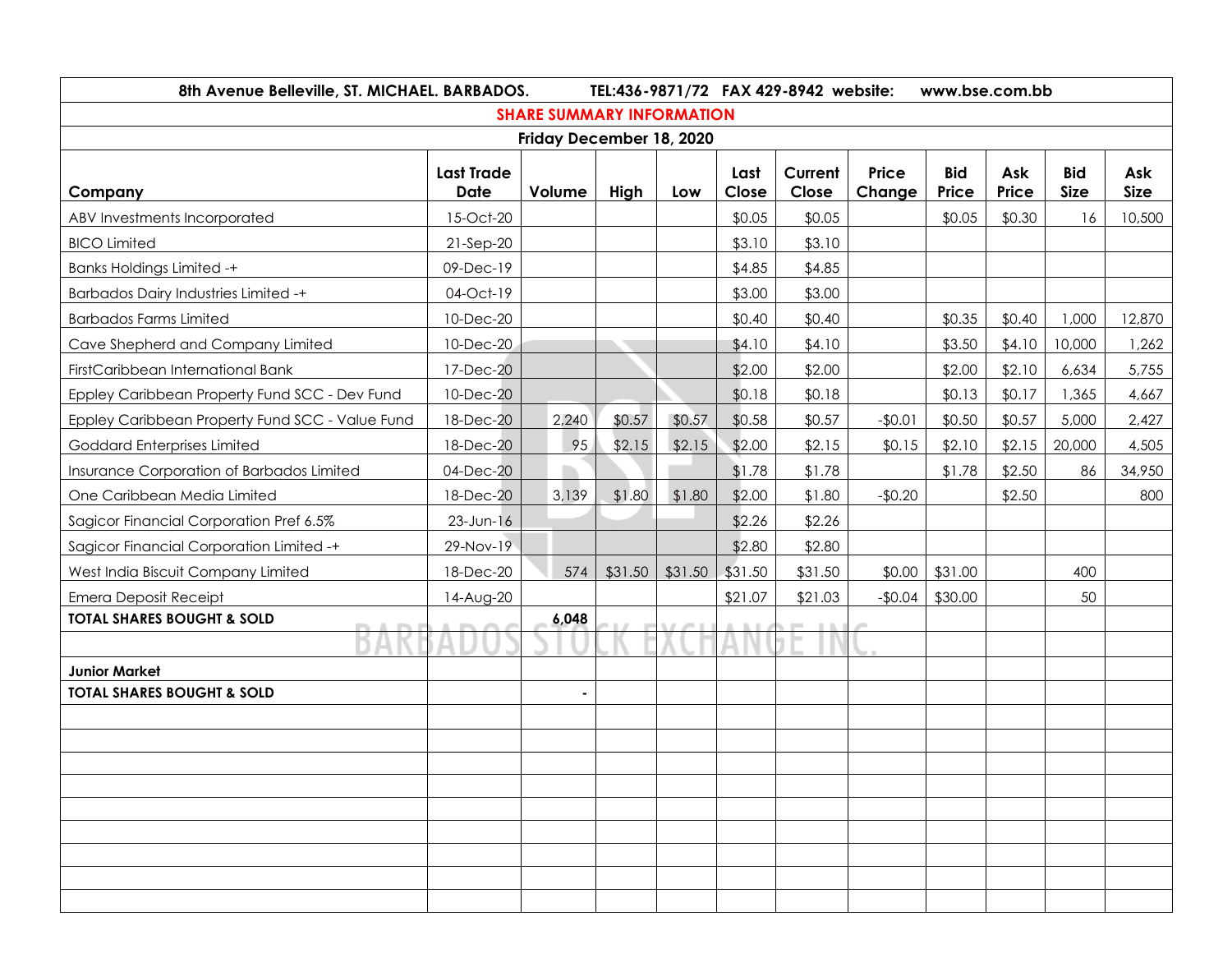| 8th Avenue Belleville, ST. MICHAEL. BARBADOS.<br>TEL:436-9871/72 FAX 429-8942 website:<br>www.bse.com.bb |                           |                |      |     |               |                  |                 |                     |              |                           |                    |
|----------------------------------------------------------------------------------------------------------|---------------------------|----------------|------|-----|---------------|------------------|-----------------|---------------------|--------------|---------------------------|--------------------|
| <b>SHARE SUMMARY INFORMATION</b>                                                                         |                           |                |      |     |               |                  |                 |                     |              |                           |                    |
| Friday December 18, 2020                                                                                 |                           |                |      |     |               |                  |                 |                     |              |                           |                    |
| Company                                                                                                  | <b>Last Trade</b><br>Date | Volume         | High | Low | Last<br>Close | Current<br>Close | Price<br>Change | <b>Bid</b><br>Price | Ask<br>Price | <b>Bid</b><br><b>Size</b> | Ask<br><b>Size</b> |
| <b>Fixed Income</b>                                                                                      |                           |                |      |     |               |                  |                 |                     |              |                           |                    |
| <b>GOB</b> Series B                                                                                      | 27-Nov-20                 |                |      |     | \$60.00       | \$60.00          |                 |                     | \$60.00      |                           | 105,110            |
| GOB Series C                                                                                             |                           |                |      |     |               |                  |                 |                     |              |                           |                    |
| <b>GOB</b> Series D                                                                                      | 12-Nov-19                 |                |      |     | \$50.00       | \$50.00          |                 |                     |              |                           |                    |
| <b>GOB</b> Series F                                                                                      | 03-Nov-20                 |                |      |     | \$89.00       | \$89.00          |                 |                     |              |                           |                    |
| <b>GOB</b> Series I                                                                                      | 24-Mar-20                 |                |      |     | \$65.00       | \$65.00          |                 |                     | \$70.00      |                           | 103,713            |
| <b>TOTAL SHARES BOUGHT &amp; SOLD</b>                                                                    |                           | $\blacksquare$ |      |     |               |                  |                 |                     |              |                           |                    |
| $*$ = Security is Trading X-Div                                                                          |                           |                |      |     |               |                  |                 |                     |              |                           |                    |
| $*+* =$ Security is Suspended                                                                            |                           |                |      |     |               |                  |                 |                     |              |                           |                    |
| $**$ = Rights Issued                                                                                     |                           |                |      |     |               |                  |                 |                     |              |                           |                    |
| w                                                                                                        |                           |                |      |     |               |                  |                 |                     |              |                           |                    |

| 8th Avenue Belleville, ST. MICHAEL. BARBADOS.                            |            |                           |                |      |     | TEL:436-9871/72 FAX 429-8942 website: | www.bse.com.bb   |                 |                     |              |                           |                    |
|--------------------------------------------------------------------------|------------|---------------------------|----------------|------|-----|---------------------------------------|------------------|-----------------|---------------------|--------------|---------------------------|--------------------|
| <b>INTERNATIONAL SECURITIES MARKET (ISM) - SHARE SUMMARY INFORMATION</b> |            |                           |                |      |     |                                       |                  |                 |                     |              |                           |                    |
| Friday December 18, 2020                                                 |            |                           |                |      |     |                                       |                  |                 |                     |              |                           |                    |
| Company                                                                  | Cur        | <b>Last Trade</b><br>Date | Volume         | High | Low | Last<br>Close                         | Current<br>Close | Price<br>Change | <b>Bid</b><br>Price | Ask<br>Price | <b>Bid</b><br><b>Size</b> | Ask<br><b>Size</b> |
| Productive Business Solutions Limited - Pref 9.75%                       | JMD        |                           |                |      |     | \$100.00                              | \$100.00         |                 |                     |              |                           |                    |
| <b>Productive Business Solutions Limited</b>                             | <b>USD</b> |                           |                |      |     | \$0.55                                | \$0.55           |                 |                     |              |                           |                    |
| Shri Karni Holdings Limited                                              | <b>USD</b> |                           |                |      |     | \$6.25                                | \$6.25           |                 |                     |              |                           |                    |
| <b>TOTAL SHARES BOUGHT &amp; SOLD</b>                                    |            |                           | $\blacksquare$ |      |     |                                       |                  |                 |                     |              |                           |                    |
|                                                                          |            |                           |                |      |     |                                       |                  |                 |                     |              |                           |                    |
| <b>Fixed Income</b>                                                      |            |                           |                |      |     |                                       |                  |                 |                     |              |                           |                    |
| Golden Acquisition                                                       | <b>GBP</b> |                           |                |      |     |                                       | \$100.00         |                 |                     |              |                           |                    |
| <b>TOTAL SHARES BOUGHT &amp; SOLD</b>                                    |            |                           | $\sim$         |      |     |                                       |                  |                 |                     |              |                           |                    |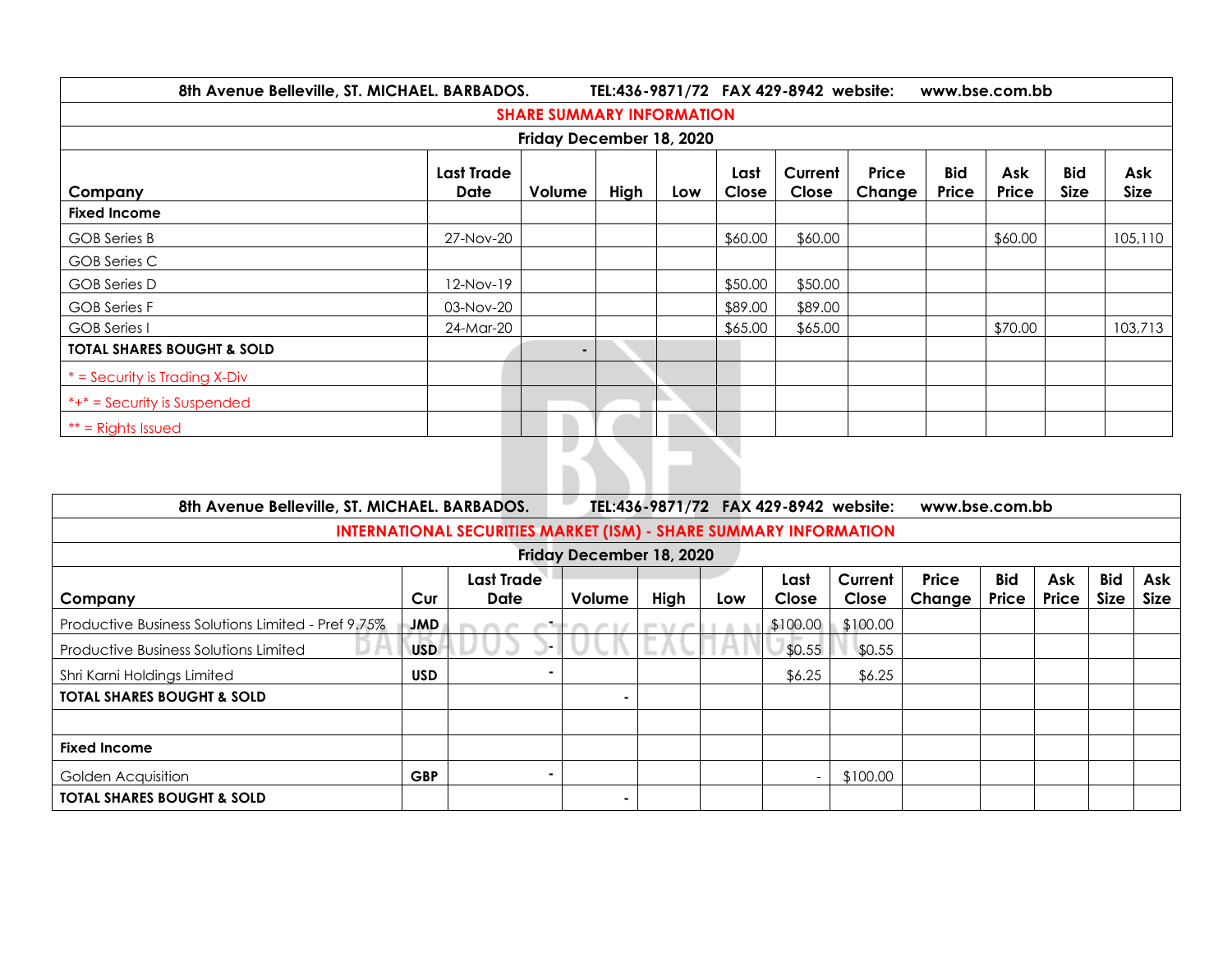## **Week in Review**

This week, the Regular Market traded a total volume of 30,501 shares. The top three companies traded were FirstCaribbean International Bank with 16,283, Goddard Enterprises Limited with 8,239 and One Caribbean Media Limited with 3,139 shares.

#### **Regular Market**

| Security                                      | Volume |
|-----------------------------------------------|--------|
| FIRSTCARIBBEAN INTERNATIONAL BANK             | 16,283 |
| <b>GODDARD ENTERPRISES LIMITED</b>            | 8,239  |
| ONE CARIBBEAN MEDIA LIMITED                   | 3,139  |
| EPPLEY CARIBBEAN PROPERTY FUND SCC - VAL FUND | 2,240  |
| WEST INDIA BISCUIT COMPANY LIMITED            | 60C    |

| <b>INDICES</b>                             |                        |                     |                |
|--------------------------------------------|------------------------|---------------------|----------------|
|                                            | <b>TODAY'S TRADING</b> | <b>LAST TRADING</b> | <b>CHANGES</b> |
|                                            | December 18, 2020      | December 11, 2020   |                |
|                                            |                        |                     |                |
| Local                                      | 2,598.80               | 2,593.69            | 5.11           |
| Cross-list                                 | 933.43                 | 1,037.14            | (103.71)       |
| Composite                                  | 632.35                 | 632.70              | (0.35)         |
|                                            |                        |                     |                |
|                                            |                        |                     |                |
| <b>MARKET CAPITALISATION (in millions)</b> |                        |                     |                |
|                                            | <b>TODAY'S TRADING</b> | <b>LAST TRADING</b> | <b>CHANGES</b> |
|                                            | December 18, 2020      | December 11, 2020   |                |
|                                            |                        |                     |                |
| Local                                      | 5,223.72               | 5,213.41            | 10.31          |
| Cross-list                                 | 119.19                 | 132.43              | (13.24)        |
| Composite                                  | 5,342.91               | 5,345.84            | (2.94)         |